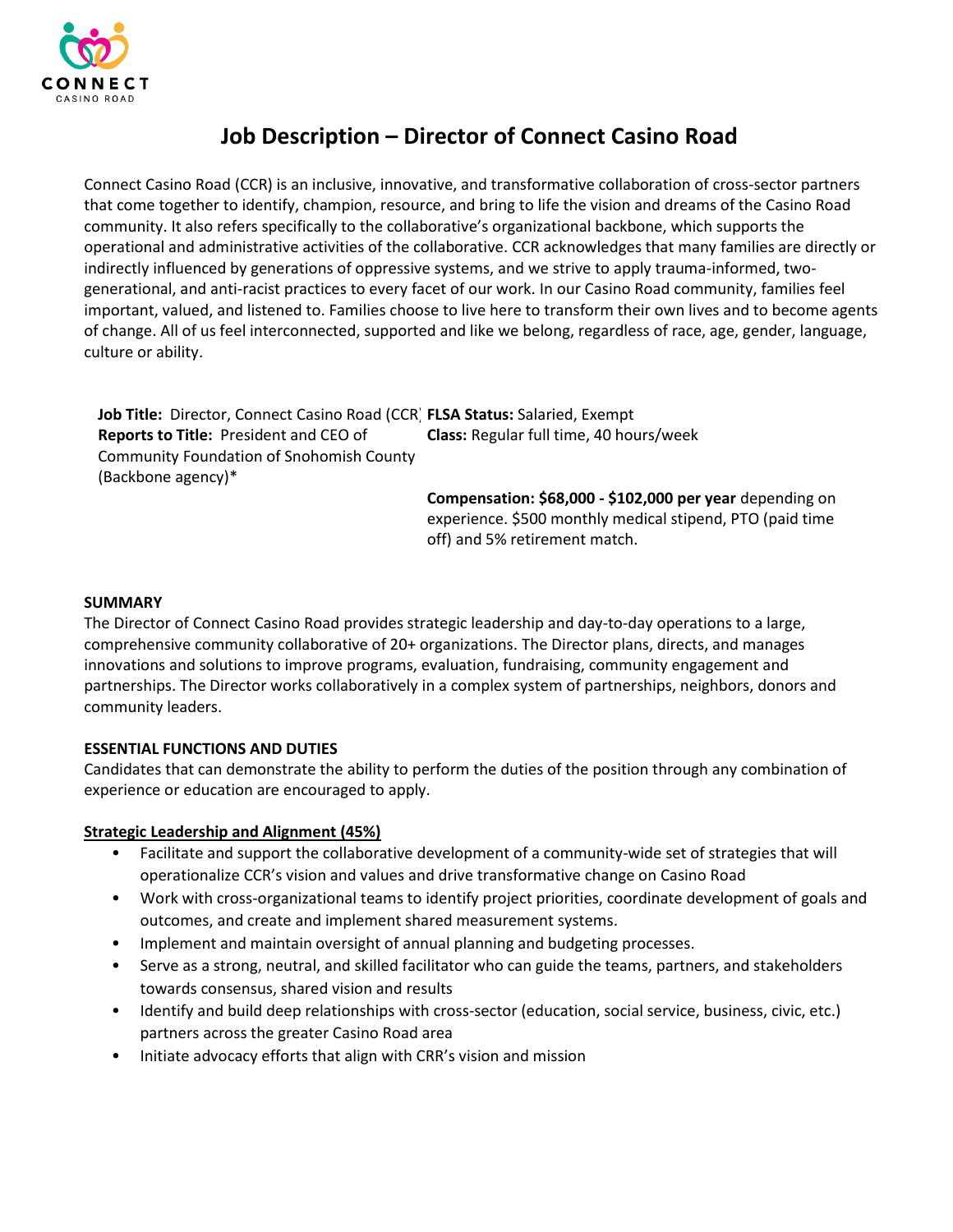

# **Funds Management and Development (20%)**

- Develop and implement a fundraising plan to expand CCR revenue with a focus on major gifts and grants.
- Build relationships and engage donor prospects in CCR programs. Conduct site visits and provide consistent donor communications and impact reporting.
- Research grant opportunities that align with CCR needs; meet with potential funders; write grant applications; prepare grant reports

# **Community Engagement & Communication (15%)**

- Align CCR priorities to community needs. Work closely with CCR's teams and community partners to ensure the integration of Casino Road residents into leadership and decision-making roles
- Represent CCR externally to partners, media, funders, policymakers, and community members
- Manage and support web and social media strategy

# **Data and Evaluation (5%)**

- Oversee the development and implementation of shared measurement systems that will track common outcomes and indicators across CCR; use results to inform learning and continuous improvement.
- Work with consultants, partner surveys and focus groups to develop evaluation and measurement benchmarks (inputs, activities, outputs, outcomes); create measurement and evaluation tools

# **General Operations (15%)**

- Provide supervision of employees, including hiring, training, and scheduling; assignment of work and review of work product; training; performance evaluations, salary evaluations and decisions, and disciplinary actions
- Oversee daily operations and establish and maintain appropriate systems for measuring necessary aspects of operational management, ensuring a healthy and supportive workplace culture
- Facilities oversight (ensuring space is meeting the needs of the user; cleaning/setting up space)
- Contract with and oversee work of consultants as appropriate

# **QUALIFICATIONS**

Candidates that can demonstrate the ability to perform the duties of the position through any combination of experience or education are encouraged to apply.

- Nonprofit management or leadership experience in public sector with at least two years of supervisory experience.
- General understanding of financial management principles, budget development, and reporting.
- Fundraising and donor relations experiences a plus.
- Demonstrated ability to apply the application of an equity and a racial justice lens in decision-making.
- Experience working with individuals of diverse views and backgrounds with demonstrated experience in communities of color and other under-represented groups and identities.
- General understanding of community-centered principles of engagement.
- Proficient in Word/Excel and willingness to be trained in software/database systems.
- Experience working in an immigrant community preferred.
- Lived experience as an immigrant and/or person of color preferred.
- Bi-lingual skills in English and Spanish preferred.
- Willingness to work occasional evening and weekend hours as needed.